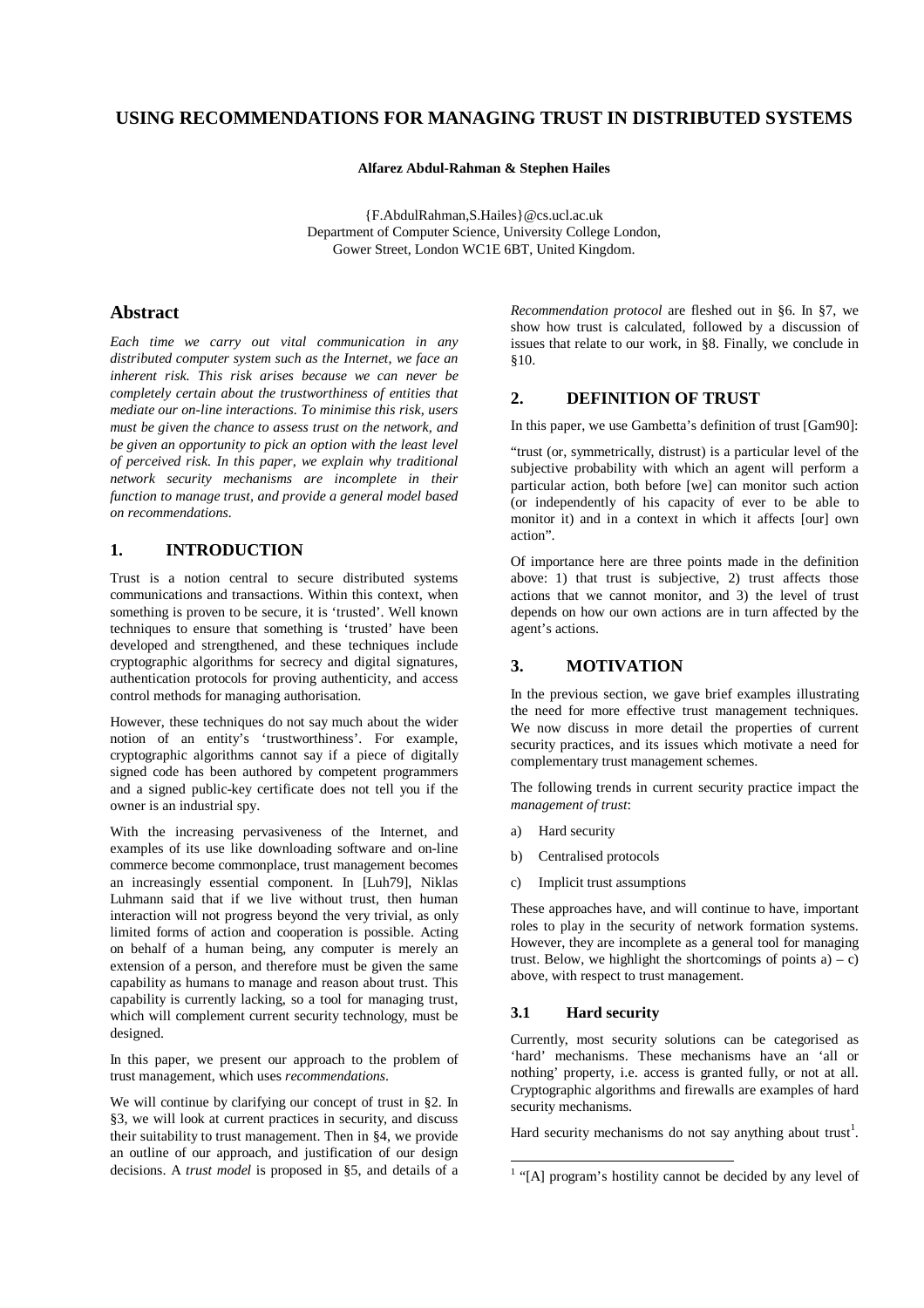Cryptography, for instance, is essential in ensuring the integrity and privacy of statements about trust, but it is not a mechanism for managing trust in itself.

Hard techniques work for applications where complete certainty is attainable, e.g. whether Alice *knows* the key K or not. As the notion of trust precludes some element of uncertainty, an alternative 'soft' approach will be more suitable for trust management. 'Soft security' is the term used by Rasmusson et al [RJ96,RRJ96] to describe a 'social control' model which acknowledges that malicious entities may exist among benign ones.

## **3.2 Centralised protocols**

Centralised protocols are protocols which use a 'wellknown' common trusted intermediary, call it the trusted authority (TA), to form a trust relationship between two mutually distrusting entities. This need to refer to a centrally trusted point poses a major problem as a *general* trust framework, because the assumed *objectivity* of trust will not work. In our definition of trust, trust is *subjective*.

Furthermore, a TA can never be a good enough recommender for *everyone* in a large distributed system. Its credibility depletes, and its recommendations increase in *uncertainty*, as its community of trustees grows.

A decentralised approach to trust management makes sense, simply because trust decisions cannot be forced onto entities – they make up (or must be allowed to make up) their own minds. In the words of Phil Zimmermann: "Centralised trust goes against the grain of human interaction"<sup>2</sup>.



Figure 1 Centralisation vs. the decentralised 'real world'.

#### **3.3 Implicit trust assumptions**

Assumptions are always made about which entities can be trusted in a system. In common practice, the 'trusted' label is given to products or systems that has undergone a rigorous set of tests, and proven to have met certain criteria.

However, the 'trusted' label is misleading. 'Trusted' generally implies that 'nothing can go wrong', which implies that the tests covered all eventualities. Surely, this cannot be possible! This is a flaw of the Trusted Computing Base argument [DoD85] as highlighted by panel discussions in [Zur97], and also the underlying message in Bruce Schneier's words: "No amount of general beta testing will

 $\overline{a}$ 

reveal a security flaw, and there's no test possible that can prove the absence of flaws" [Sch97].

If a secure system is desired, trust assumptions must be *explicit*. It is insufficient to say that Alice trusts Bob. More qualification is required: What does Alice trust Bob for, how much does Alice trust Bob and under what circumstances does that trust relationship hold or break?

## **3.4 Transitivity of trust**

Most authentication protocols rely on the basic assumption that trust is *transitive*, i.e. if Alice trusts Bob, and Bob trusts Cathy, then it follows that Alice trusts Cathy. This, however, is an erroneous assumption. *Trust is not transitive* [Jøs96]. If Alice trusts Bob, and Bob trusts Cathy, it does not follow that Alice trusts Cathy. Alice's trust in Bob has no relation whatsoever to Bob's trust in Cathy.

The *decision* on whether to trust or distrust a subject, or a given authentication chain is ultimately made by the entity, and cannot be automated by any protocol.

# **4. OUR PROPOSAL**

Our proposal extends and generalises current approaches to security and trust management, based upon four goals:

- 1. To adopt a *decentralised* approach to trust management.
- 2. To *generalise* the notion of trust.
- 3. To lessen ambiguity by making trust statements more *explicit*.
- 4. To facilitate the exchange of trust-related information via a *common protocol*.

We provide further justification for these goals below.

## **4.1 Decentralisation**

As discussed earlier, trust management requires a decentralised approach, which will complement centralised approaches to give a more complete general trust management framework.

With decentralisation, each rational entity will be *allowed* to take responsibility for its own fate. This is a basic human right<sup>3</sup>. His policies need not be communicated, so there is less ambiguity and no effort involved in trying to understand them. Each entity then makes decisions for itself, on its own policies.

The disadvantage of decentralisation is that more responsibility and expertise is required on the user for managing trust policies. However, entities on the network will still have the option of relying on centralised trust models so that this responsibility can be assigned to their trusted authority, if they wish to do so. Decentralisation does not completely replace current centralised approaches, but it gives entities a choice of managing their own trust.

## **4.2 Generalising trust**

Trust involves many aspects of an entity. When we say we trust someone, we know, with a large amount of certainty,

cryptography" [RRJ96].<br><sup>2</sup> See [Abd97].

<sup>&</sup>lt;sup>3</sup> See the UN Declaration of Human Rights.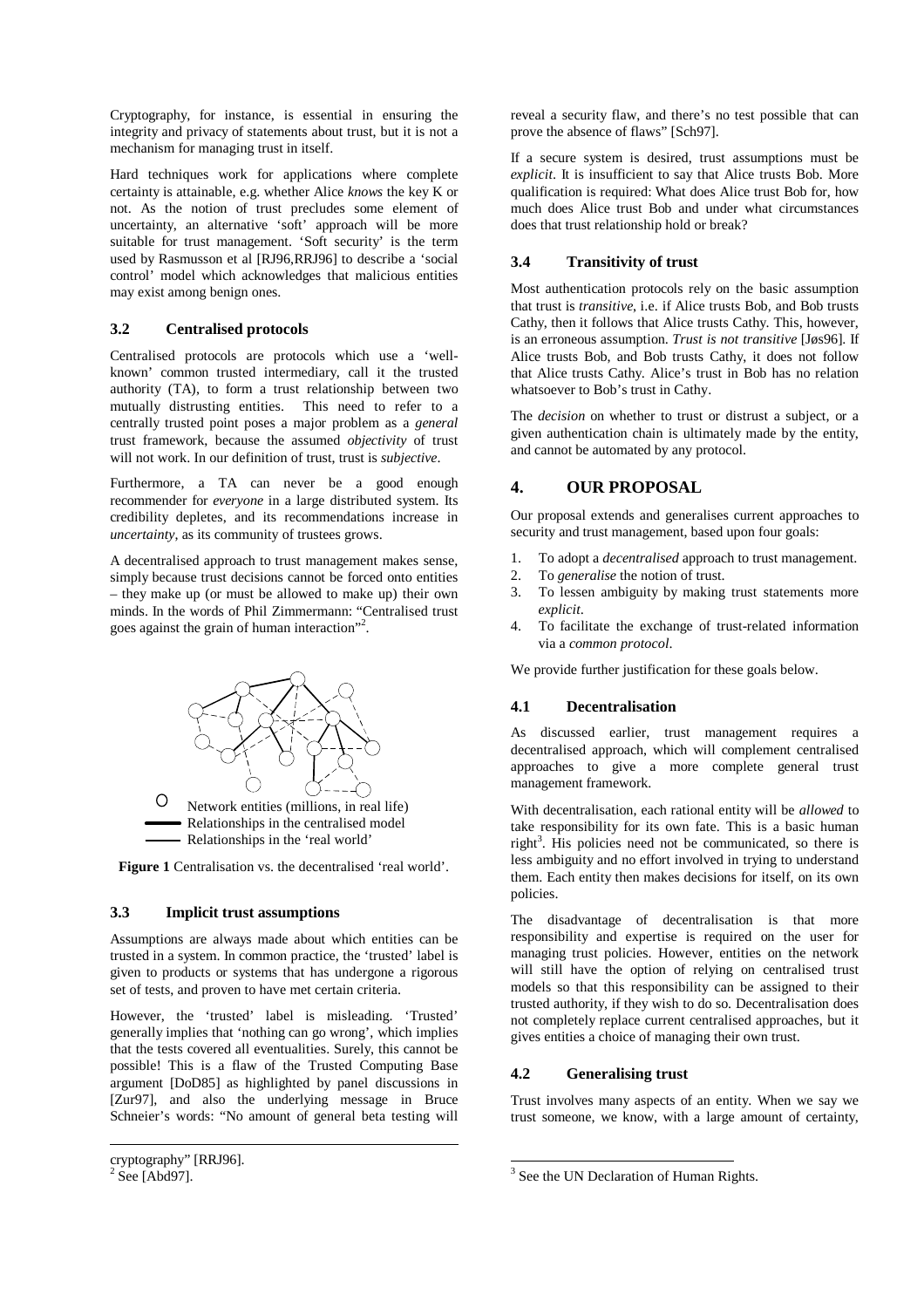exactly which *aspects* of trust we are referring to. For example, we trust that our car mechanic will carry out a satisfactory job of *car servicing*, but not to also handle our domestic *plumbing* needs. There are also instances when we trust one entity more than another, e.g. we trust one car mechanic more than another for some reason. This hints at different *levels* of trust.

To be able to capture this potentially large amount trust information, we need to *generalise* trust information. In our model, we have done this by using two types of trust information; *trust categories* to represent which aspect of trust one is referring to, and *trust values* for the different levels of trust within each category.

#### **4.3 Explicit trust statements**

The reason for making trust explicit is straightforward, i.e. to lessen ambiguity in recommendations which contain trust statements. The issues relating to implicit trust assumptions is discussed in §3.3. In our model, we have introduced *trust categories* and *trust values* to make trust statements more explicit.

#### **4.4 A common protocol**

We have proposed a *Recommendation Protocol* to facilitate the propagation of trust information. A protocol is essential as a standard vehicle for the exchange of trust information, and to avoid ambiguities in queries or requests for recommendation.

We argue that it makes sense to *recommend* trust because in the absence of an infinite pool of resources, entities, just as humans do, rely on information from others. We also stress that this protocol does not assume that trust is transitive, merely that agents are allowed to use trust-related *recommendations* from recommenders that *they trust*.

## **4.5 Novelty and suitability of proposed approach**

Our approach is intended to complement current security practices by forming a general model within which trust can be more effectively managed. This is not 'yet another certification mechanism`. In a world where people live with *uncertainty*, our model copes with these uncertainties by allowing entities to reason with different degrees of trust, rather than just complete or incomplete trust.

Our model is concerned with the *general notion of trust*, one that goes beyond cryptographic protocols. This is important because entities need a flexible means to ascertain a variety of properties about a variety of other entities. For this to work we need to generalise trust.

We believe that our model will be most suited to trust relationships that are less formal, temporary or short-term trust relationships or ad-hoc commercial transactions. Our model will not be suited to formal trust relationships based on legally binding contracts.

## **5. THE TRUST MODEL**

In this section, we explain how trust is defined in our trust model by describing its elements. This section can also be regarded as containing the assumptions that we have made in designing our trust model.

#### **5.1 Agents**

Entities that are able to execute the Recommendation Protocol are called *agents*. This is to differentiate from static entities like printers and disk volumes. Agents may recommend any entity, but only agents can make and receive recommendations.

#### **5.2 Trust relationships**

A trust relationship exists between A and B when A holds a belief about B's trustworthiness. However, the same belief in the reverse direction need not exist at the same time. In other words, A trust relationship is unidirectional.

The properties of a trust relationship in our model are:

- 1. It is always between exactly two entities.
- 2. It is non-symmetrical.
- 3. It is non-transitive.

If mutual trust exists between the same entities, we represent them as two separate trust relationships. This allows each of these relationships to be manipulated independently.

Two different types of relationships are distinguished.

If Alice trusts Bob, then there is a *direct trust relationship*. If Alice trusts Bob to give recommendations about other entities' trustworthiness, then there is a *recommender trust relationship* between Alice and Bob.

#### Alice Bob

 $\rightarrow$  Direct trust relationship. **Recommender trust relationship.** 

#### **Figure 2** Recommender trust: Alice trusts Bob to recommend other entities

Trust relationships exists only within each entity's own database. Therefore, there is no such thing as a 'global map' of trust relationships in our model. This also makes trust relationships in our model highly volatile. The ability for each entity to revise the properties of each relationship at any time also makes trust relationships unstable.

By relaxing the constraints on *how* to build trust relationships, we are able to allow this model to be used for any type of trust architecture<sup>4</sup>, e.g. hierarchical, digraphs or hybrids. Most architectures are policy driven, i.e. the shape of the architecture reflects the policies used to build them. Since we do not incorporate policies in our model, it is open to arbitrary architectures<sup>5</sup>.

# **5.3 Trust Categories**

Agents use *Trust Categories* to express trust towards other agents in different ways depending upon which particular

 <sup>4</sup> The combined graph of trust relationships.

<sup>&</sup>lt;sup>5</sup> See [AH97] for examples.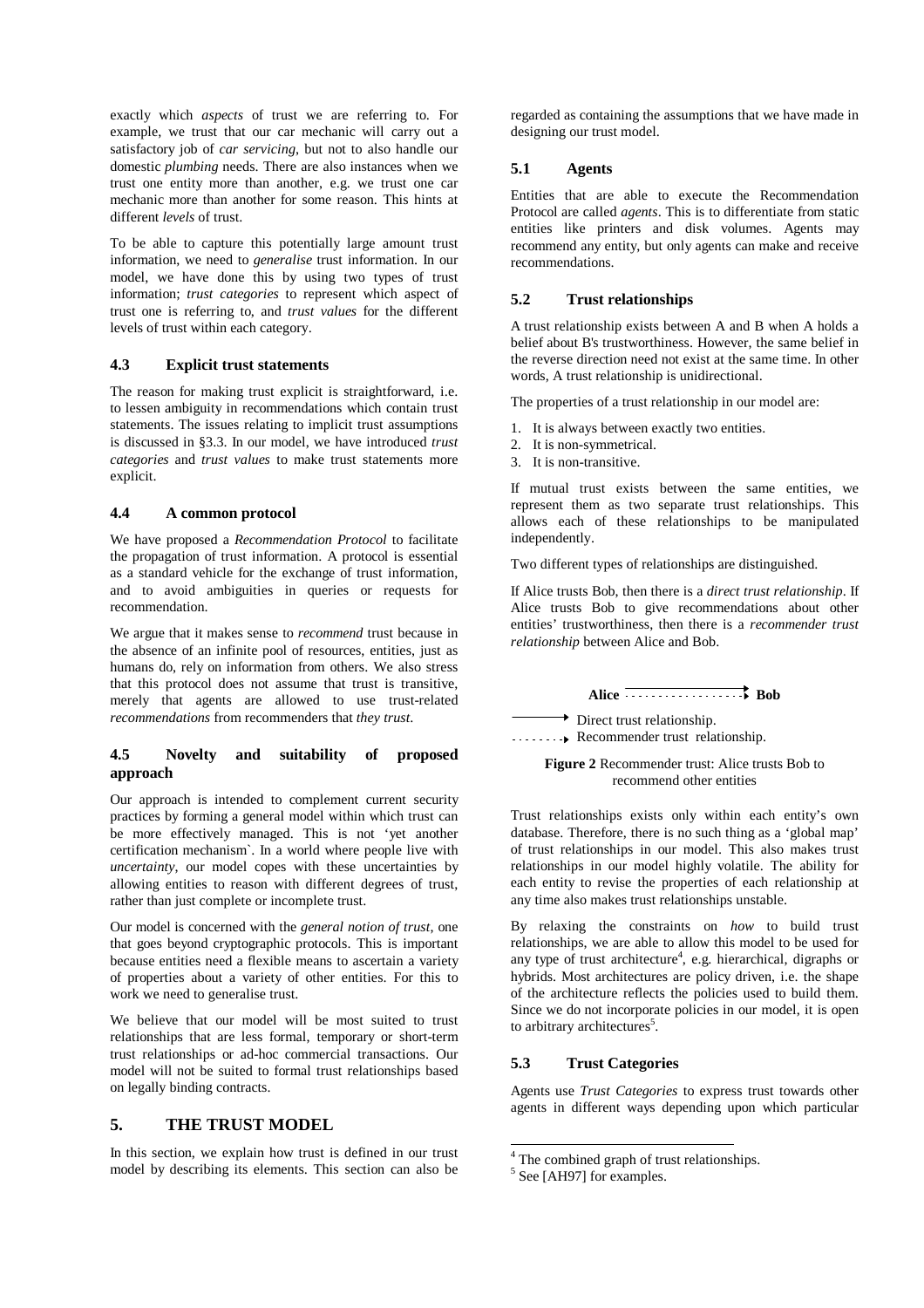characteristic or aspect of that entity is under consideration at that moment. For example, we trust a CA to certify public keys (category "sign-key"), but not to attest to the keyholder's credit status (category Credit").

#### **5.4 Trust Values**

Trust values are used to represent the different levels of trust an entity may have in the other.

Naturally, there is no one universal value system because its use is application specific. However, standardisation is important for interoperability. Therefore, is important that a value system is proposed, even if we must base its semantics on pure intuition. Below, we outline the trusts values and their meaning as used in our trust model<sup>6</sup>.

Trust values in our model are constrained within each category and arrre independent of values in other categories.

Two types of values are used, and the types of trust relationships they are relevant to as described in §5.2:

- 1. *Direct trust value*: This is relevant to *direct trust relationships*.
- *2. Recommender Trust Value*. This is relevant to *recommender trust relationships.*

The values and their descriptions are given below.

| Value    | Meaning         | Description                                                                      |
|----------|-----------------|----------------------------------------------------------------------------------|
| $-1$     | <b>Distrust</b> | Completely untrustworthy.                                                        |
| $\Omega$ | Ignorance       | make trust-related<br>Cannot<br>judgement about entity.                          |
|          | Minimal         | Lowest possible trust.                                                           |
| っ        | Average         | trustworthiness.<br>Most<br>Mean<br>entities I know of have this trust<br>level. |
| 3        | Good            | More trustworthy than<br>most<br>entities.                                       |
|          | Complete        | Completely trust this entity.                                                    |

**Table 1** Direct Trust Value Semantics

| Value              | Meaning                                                                                                 | Description                  |
|--------------------|---------------------------------------------------------------------------------------------------------|------------------------------|
|                    | <b>Distrust</b>                                                                                         | Completely untrustworthy.    |
| $\Omega$           | Ignorance                                                                                               | make trust-related<br>Cannot |
|                    |                                                                                                         | judgement about agent.       |
| $\mathcal{D}$<br>3 | 'Closeness' of recommender's judgement to own<br>judgement about trustworthiness. See example<br>below. |                              |

**Table 2** Recommender Trust ValueSemantics

#### **5.5 Reputation and Recommendation**

The concatenation of an entity's Id or name, the trust category and a trust value is called a *Reputation*.

A *Recommendation* is a communicated trust information, which contains *Reputations.*

Each agent stores reputation records in their own private databases and uses this information to make recommendations to other agents.

#### **5.6 Summary of definitions**

#### *Entity:* any object in a network.

*Agent:* any entity that is capable of making trust-related decisions (therefore able to participate in the Recommendation Protocol).

*Direct trust:* trust in an entity, within a specific category and with a specific value.

*Recommender trust:* trust in an agent to recommend other entities.

*Trust Category:* the specific aspect of trust relevant to a trust relationship.

*Trust Value:* the amount of trust, within a trust category, in a trust relationship.

*Reputation:* trust information which contains the name of the entity, the trust category, and a trust value.

*Recommendation:* reputation information that is being communicated between two agents about another entity.

# **6. RECOMMENDATION PROTOCOL**

Before going into detail, we stress that *recommended trust* is different from *transitive trust*, in that in recommended trust, we use the recommendation to assist us in forming trust *opinions* about others, and not to concretely use that information to automatically build trust relationships, as transitivity suggests. Furthermore, for brevity and clarity, we will leave out details on message integrity and privacy issues and concentrate on the trust-related content of the recommendation protocol messages.

To recap, each agent may be a *recommender*, or a *requestor* of a recommendation. Any entity may be a *target* for a recommendation.

#### **6.1 Message structure**

A requestor issues a recommendation request message, or an RRQ, and receives a Recommendation message. Recommendations can be refreshed or revoked using the Refresh message. These messages have the following structure:

#### **6.1.1 RRQ**

```
RRQ ::= Requestor_ID, Request_ID,
Target_ID, Categories, GetPKC,
Expiry
```
Categories ::= SET OF {Category\_Name}

#### **6.1.2 Recommendation**

Recommendation ::= Requestor\_ID, Request\_ID, Target\_ID, Return\_Path, [Recommendation\_slip, TargetPKC | NULL ]

Return\_Path ::= SEQUENCE OF

<sup>&</sup>lt;sup>6</sup> Other examples of trust values are in [Maurer, Reiter, BBK]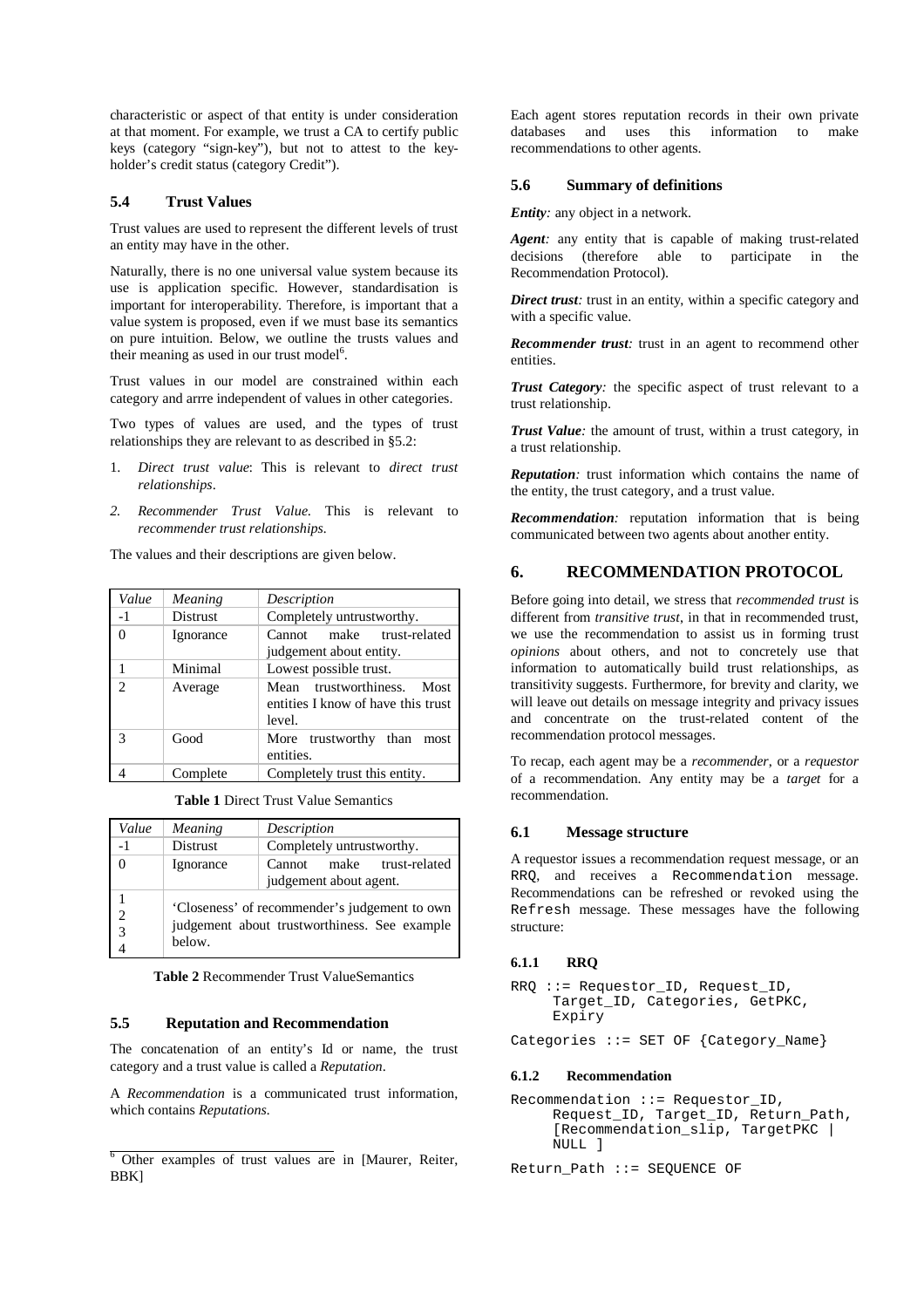```
{Recommender_ID}
```

```
Recommendation_slip ::= SET OF SEQUENCE
{Category_Name, Trust_value,
Expiry}
```
#### **6.1.3 Refresh**

Refresh ::= Target\_ID, Recommendation\_chain, Recommendation\_slip

Requestor\_ID, Request\_ID, Target\_ID and Recommender\_ID are straightforward. Categories is a set of category names that the requestor is interested in enquiring about. GetPKC is a Boolean flag which when set to true indicates that the requestor would also like a copy of the target's public key certificate for further communication. If a public-key certificate is available, it is returned in the Recommendation, in the TargetPKC field.

The Return\_Path field contains an ordered sequence of recommender IDs. This shows the path through which the Recommendation propagated from the *recommender* to the *requestor*.

The Recommendation\_slip contains the actual trust information that the requestor is interested in. For each category, there is a sequence containing the Category\_name, the trust value of the target with respect to this category, and the Expiry.

The Expiry field contains the expiry date for the RRQ or Recommendation. In the case of the RRQ, this is used to discard any old RRQs that may still be floating around in the system. In the case of each recommendation slip, this is used to indicate the validity period of the recommendation, after which the recommendation should not be relied upon any further.

If the RRQ reaches a dead end in its path, and fails to reach a recommender who is able to provide a recommendation, the fields Recommendation\_slip and TargetPKC will be replaced by a NULL.

## **6.2 Protocol flow**

The protocol flow is best described using an example, as depicted in Figure 3.

Alice  $\cdots \cdots \rightarrow$  Bob  $\cdots \cdots \rightarrow$  Cathy  $\cdots \rightarrow$  Eric

**Figure 3** Example: can Alice trust Eric the mechanic?

#### **6.2.1 Requests and Recommendations**

Let us assume that Alice (the *requestor*) is requesting a recommendation from Bob (the *recommender*) about Eric (the *target*). Alice is interested in Eric's reputation for servicing cars, especially for VW Golfs, one of which Alice drives (trust category = "Car\_Service"). The protocol run is as follows.

| 1. Alice->Bob: | Alice, rrgA01, Eric, [Car Service], T. |
|----------------|----------------------------------------|
|                | 20000101                               |

*2. Bob->Cathy: Bob, rrqB01, Eric, [Car\_Service], T,*

*20000101*

- *3. Cathy->Bob: Bob, rrqB01, Eric, [Cathy], [(Car\_Service,3,20000131)],*  $(PK_{Eric})_{SK_{Cathy}}$
- *4. Bob->Alice: Alice, rrqA01, Eric, [Cathy,Bob], [(Car\_Service,3,20000131)],*  $(PK_{Eric})_{SK_{Cathv}}$

The protocol is simple and straightforward. Each RRQ is sent to the requestor's set of recommenders trusted to recommend in that category in question. In the example above, Alice sends an RRQ to Bob because she trusts Bob as a recommender for car servicing mechanics, and Bob trusts Cathy in a similar capacity. Since Bob cannot say anything about Eric with respect to "Car\_Service", Bob forwards Alice's RRQ to Cathy who may know. Cathy in fact knows about Eric's workmanship, and Cathy believes that Eric's reputation for it is good, i.e. *in Cathy's opinion*, Eric's trust value with respect to category "Car\_Service" is 3.

Cathy replies to Bob with a recommendation in message 3. Notice that the Requestor\_ID and Request\_ID represents the last sender (or forwarder) of the RRQ in the forward RRQ chain, and not the original issuer of the RRQ. This is designed this way to encourage Recommendations to be returned using the forward path, which contains at least one trusted node (the original recommender Bob). This also provides, to some degree, anonymity of the original RRQ issuer, e.g. as far as Cathy knows, Bob is the requestor of the RRQ. Cathy also appends Eric's public key certificate, which is signed by Cathy herself, to the end of the recommendation.

Bob receives the recommendation from Cathy, and changes the Requestor\_ID and Request\_ID fields. Bob also adds his own ID to the tail of the Return\_Path list. He then forwards this to Alice.

#### **6.2.2 Revocation and Refreshing Recommendations**

The reputation of entities change over time so there is a need to update the reputation information in the system. The classic method for handling this is through revocation where revocation messages are sent out to revoke certificates. In our trust model there is a need to revoke, as well as *refresh* recommendations. In fact, revoking is a subset of refreshing; they are contained in the same *Refresh* message type. To revoke, a recommender resends the same recommendation with trust value 0. The receiver will treat this as any other 0 value recommendation. Changing the trust value to any other value (1-4) will refresh the recommendation.

In our previous example, if Cathy found out that Eric had made several bad jobs of servicing her car, Cathy may decide that Eric is not trustworthy after all, and would like to inform his previous requestors of this. These messages show how this will be carried out.

```
5. Cathy->Bob: Eric, [Cathy],
            [(Car_Service,1,20000131)]
```
Bob, upon receiving message 5 also decides to propagate this *Refresh* message to his previous requestors, who, in this example, is just Alice.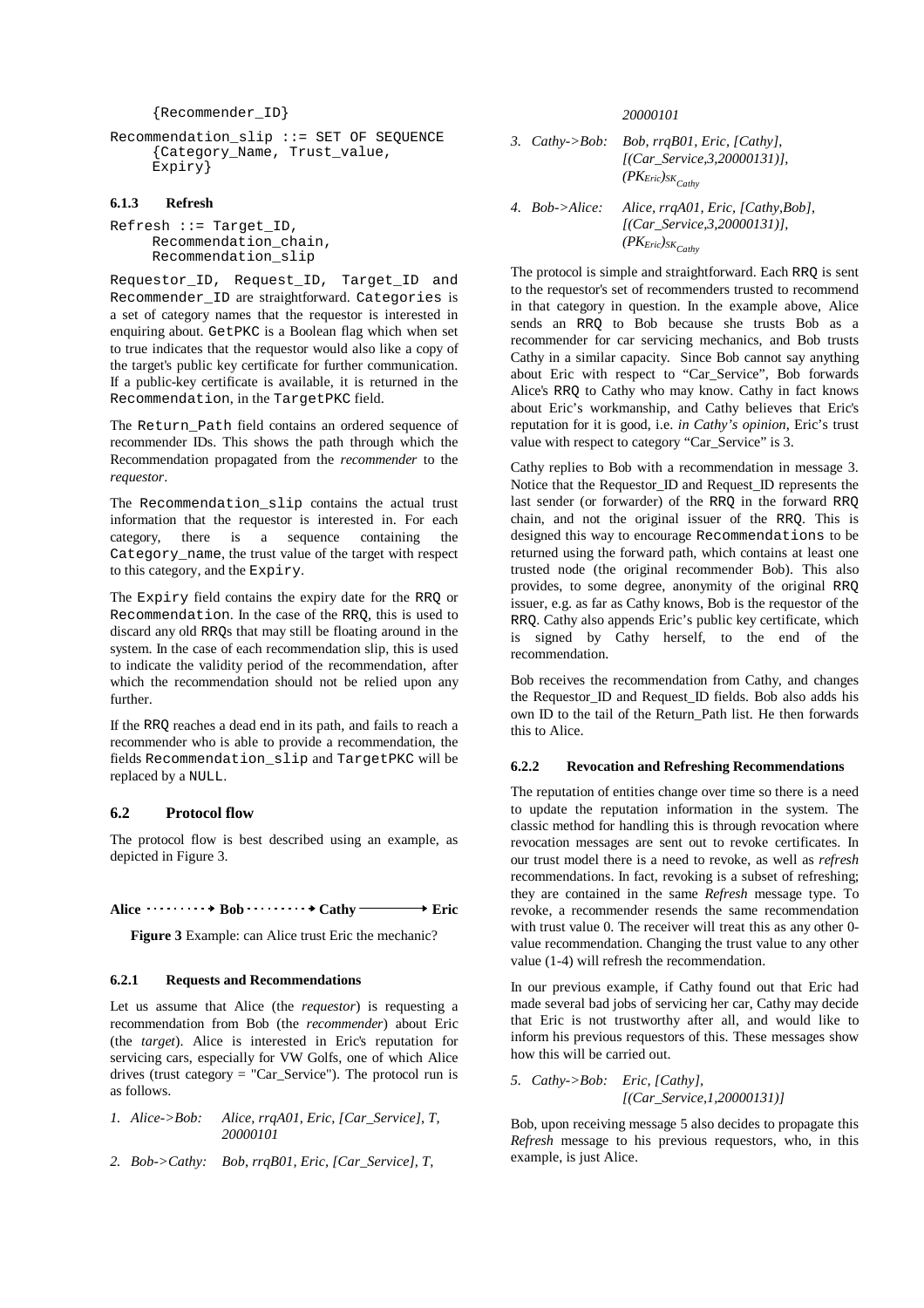*6. Bob->Alice: Eric, [Cathy, Bob], [(Car\_Service,1,20000131)]*



**Figure 4** Refreshing recommendations (arrow points direction of *Refresh* message flow)

Public keys are not included in *Refresh* messages because *Refresh* messages are for refreshing trust, not keys. Keys are just piggybacked on *Recommendations* to avoid another round of protocol for obtaining keys.

The Recommendation Protocol in our trust model makes revocation easier. All that is required is to resend the *Refresh* message to all previous requestors of the same target and category. With traditional certificate mechanisms, the target entity itself carries the certificate, and it is not easy to determine whom it will present the certificate to next, therefore distributing the revocation certificate is harder. Furthermore, since there are potentially more recommenders in our model than CAs in normal certification architectures, there are less agents to broadcast revocations to. This shows how much simpler trust management is through decentralisation.

One major risk in sending *Refresh* messages is the propagation delay of messages through the system. This depends on the availability of the agents in the propagation path and the promptness of each agent in the path at forwarding protocol messages. However, since the protocol is decentralised and each agent may also be a recommender, it is suspected that the availability of the refreshed reputation messages will be higher than in a centralised system.

In short, the *Recommendation protocol makes revocating and refreshing trust information easier and improves availability of Refresh messages*.

## **7. CALCULATING TRUST**

Due to space limitation, in this section, we will show the algorithm used for calculating trust in our model, with a brief description of its use. A more detailed argument for the design of this argument can be found in [AH97].

The trust value of a target for a single given category is computed as follows:

 $t v_p(T) = t v(R1)/4 \times t v(R2)/4 \times ... \times t v(Rn)/4 \times r t v(T)$  (1)

Where,

- *tv(Ri)*: Recommender trust value of recommenders in the return path including the first recommender (who received the original RRQ) and the last recommender (who originated the Recommendation).
- $rtv(T)$ : The recommended trust value of target T given in the recommendation.
- $t v_p(T)$ : The trust value of target T derived from recommendation received through return path *p*.

*tv()* must be calculated for each recommendation received on different return paths (1..p), and the final single trust value for target T is the minimum of these calculated trust values:

$$
tv(T) = Min(tv_1(T),...,tv_p(T))
$$
\n(2)

We will illustrate this algorithm with our previous example with Eric the mechanic. From the previous example, we have the recommendation path from Cathy to Alice (refer to this as *Rec-path-1*), Cathy  $\rightarrow$  Bob $\rightarrow$  Alice, and we have the following trust statement:

-Cathy trusts Eric value 3 (from example)

Assume further that:

- -Alice trusts Bob's recommender trust, value 2
- -Alice trusts Cathy's recommender trust, value 3

We also assume that Alice had sent out a second RRQ for the same trust category "Car\_Service" to David, another of her trusted recommenders, and had received a recommendation from him about Eric (refer to this as *Recpath-2*).

Alice calculates trust for Eric on *Rec-path-1* as follows:

$$
tv_1(Eric) = tv(Bob)/4 \times tv(Cathy)/4 \times rtv(Eric)
$$
  
= 2/4 × 3/4 × 3  
= 1.125

We assume that by using the same algorithm (1), Alice obtains a value of 2.500  $(tv_2(Eric) = 2.500)$  on *Rec-path-2*. Now Alice can apply (2) to obtain the following:

$$
tv(Eric) = Min(tv1(T), tv2(T))
$$
  
= Min(1.125,2.500)  
= 1.125

Therefore, from the calculation, Alice may decide that Eric has quite a low trustworthiness as a car-servicing mechanic.

Computing trust is a difficult area, and at this moment the trust computation algorithm above was derived from a great deal of intuition. Nevertheless, a standard algorithm is necessary to lessen ambiguity in trust value necessary to lessen ambiguity in trust recommendations, and so that most *requestors* can be confident that what is received in recommendations comes *close* to a universal<sup>7</sup> standard.

## **8. DISCUSSION**

#### **8.1 Related work**

*Policymaker* [BFL96] is a distributed approach to trust management. Although highly flexible, its implementation is cumbersome for the average user, as the policy definition is a complex procedure. In [YKB93, BBK94], a general formalism was introduced. However, no actual protocol was given, and the calculations are ad hoc. Maurer's [Mau96]

 <sup>7</sup> In discussions about areas as subjective as trust, it makes more sense to think of the term *universal* as being constrained by a particular application domain where common standards exist, e.g. the domain of business or finance, instead of taking 'universal' as a synonym for 'global'.